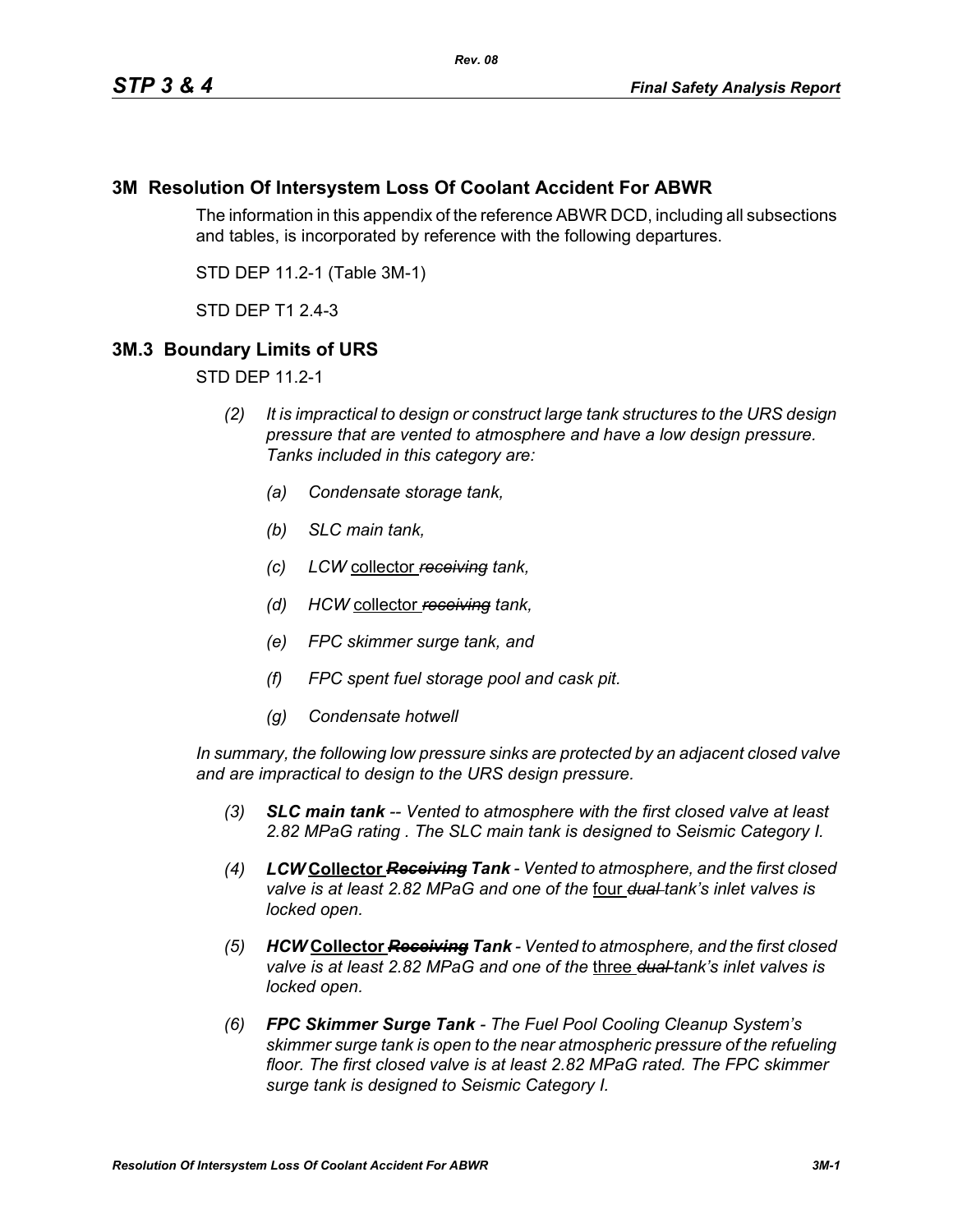# **3M.4 Evaluation Procedure**

STD DEP 11.2-1

*Typical systems for this upgrade include the:*

- *(1) Radwaste LCW and HCW* collector *receiving tank piping,*
- *(2) Fuel Pool Cooling System's RHR interface piping connected to the skimmer surge tanks,*
- *(3) Condensate Storage System's tank locked open supply valves,*
- *(4) Makeup Water Condensate and Makeup Water Purified Systems with locked open valves and pump bypass piping to the Condensate Storage Tank.*

*All test, vent and drain piping was upgraded where it interfaces with the piping upgraded to URS pressure. Similarly, all instrument and relief valve connecting piping was upgraded.*

## **3M.5 Systems Evaluated**

STD DEP 11.2-1

*The following fourteen systems, interfacing directly or indirectly with the RCPB, were evaluated.*

|                                                                                         | Tier 2 Figure No. |  |  |
|-----------------------------------------------------------------------------------------|-------------------|--|--|
| 11. Makeup Water (Purified) (MUWP)<br>System.                                           | $9.2 - 5$         |  |  |
| 12. Radwaste System<br>(LCW Collector Receiving Tank, HCW<br>Collector Receiving Tank). | $112 - 2$         |  |  |
| 13. Condensate and Feedwater (CFS)<br>System                                            | $10.4 - 6$        |  |  |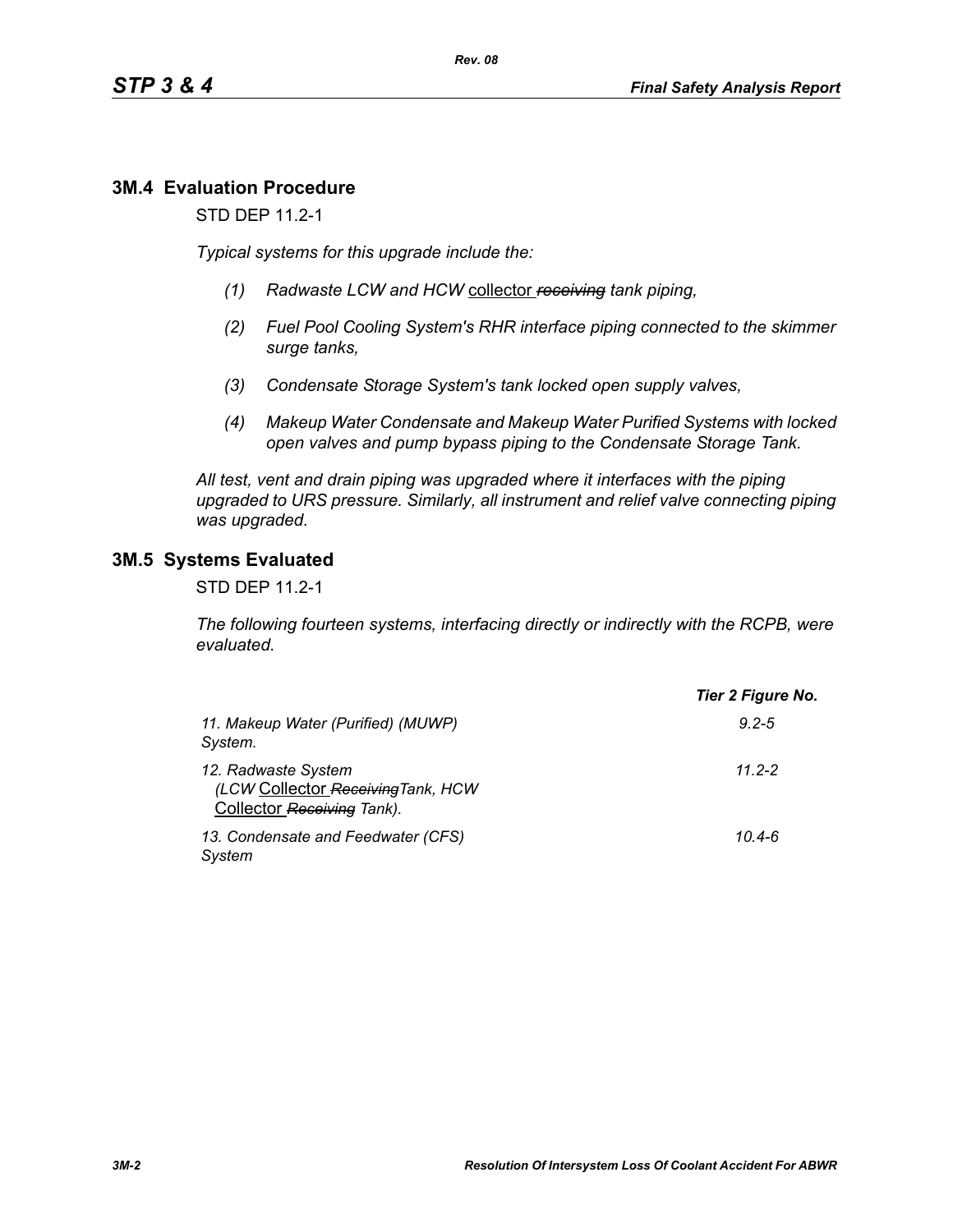## **3M.8 Results**

STD DEP T1 2.4-3

STP DEP 11.2-1

*The results of this work are shown by the markups of the enclosed P&IDs, which are Tier 2 figures. The affected sheets are listed below*

| <b>System</b>                                                                                                                  | Tier 2<br><b>Figure No.</b> | <b>Affected Sheet Nos.</b> |
|--------------------------------------------------------------------------------------------------------------------------------|-----------------------------|----------------------------|
| 1. Residual Heat Removal (RHR) System                                                                                          | $5.4 - 10$                  | 1, 2, 3, 4, 6, 7           |
| 2. High Pressure Core Flooder (HPCF)<br>System                                                                                 | $6.3 - 7$                   | 1, 2                       |
| 3. Reactor Core Isolation Cooling (RCIC)<br>System                                                                             | $5.4 - 8$                   | 1, 3                       |
| 4. Control Rod Drive (CRD) System                                                                                              | $4.6 - 8$                   | 1, 3                       |
| 5. Standby Liquid Control (SLC) System                                                                                         | $9.3 - 1$                   | $\mathcal I$               |
| 6. Reactor Water Cleanup (CUW) System                                                                                          | $5.4 - 12$                  | 1, 3                       |
| 7. Fuel Pool Cooling and Cleanup (FPC)<br>System                                                                               | $9.1 - 1$                   | 1, 2                       |
| 8. Nuclear Boiler (NB) System                                                                                                  | $5.1 - 3$                   | 1, 5                       |
| 9. Reactor Recirculation (RRS) System                                                                                          | $5.4 - 4$                   | $\mathcal I$               |
| 10. Makeup Water (Condensate) (MUWC)<br>System                                                                                 | $9.2 - 4$                   | 1                          |
| 11. Makeup Water (Purified) (MUWP)<br>System                                                                                   | $9.2 - 5$                   | 1, 2, 3                    |
| 12. Radwaste System (LCW<br>CollectorReceiving Tank, HCW<br>CollectorReceiving Tank)                                           | $11.2 - 2$                  | 1, 3, 7                    |
| 13. Condensate and Feedwater (CSF)<br>System                                                                                   | 10.4-6                      |                            |
| 14. Sampling (SAM) System<br>Also, see Attachment A for more detail.                                                           |                             |                            |
| The design pressure of the following two tankstank was upgraded as a result of the<br>evaluations performed in Attachment 3MA. |                             |                            |

*SLC test tank RCIC turbine barometric condenser tank*